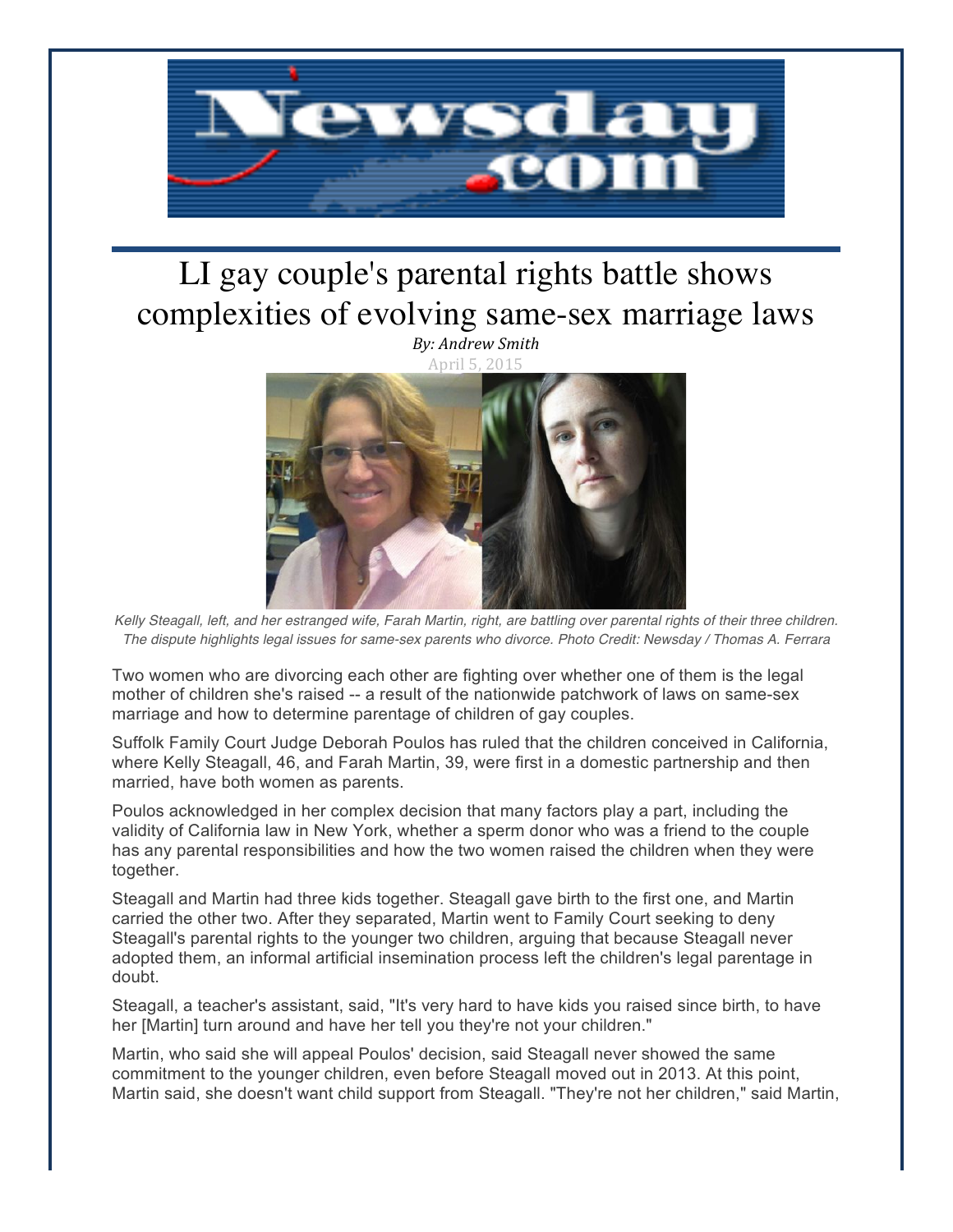a teacher.

## **Starting a family**

Steagall and Martin met online in 2000 and fell in love. Martin, who is from Nesconset, moved west and the couple lived in California and Nevada. They became domestic partners in 2004 and planned to adopt a child. But in a foster parenting class they became friends with a gay couple and one of the men, Keith Sullivan, agreed to be a sperm donor for Steagall and Martin.

Because Steagall was older, she carried the couple's first child, Izabel, who was born in 2005. Martin adopted her and Sullivan signed papers giving up his parental rights.

Martin carried the next two children, with Sullivan again the sperm donor. Zachary was born in 2007 and Emma in 2009. Steagall didn't adopt them, but she was listed as a parent on both birth certificates. Martin and Steagall married in 2008, when California first allowed same-sex marriages.

The family moved to Port Washington in 2012 and the couple split up the following year. Martin has tried since to deny visitation and custody of Zachary and Emma to Steagall."These kids were my children," Steagall said. "We raised all of them together."

She said she was in the delivery room for their births, and all three children have her last name. She said she didn't legally adopt Zachary and Emma in part because money was tight then, but she also didn't think it was necessary. She viewed them as her children as much as Izabel was, she said.

But Martin said it troubled her. "It bothered me a lot," she said. "She wasn't committing to me like I did to her."

Sullivan, who has his own children with his ex-partner in California, is the unwilling man in the middle.He said there was never any question that both Martin and Steagall were the parents of all three children, and that it was irrelevant that Steagall didn't formally adopt Zachary and Emma.

"It doesn't mean Kelly's not the mother," Sullivan said, adding that he resents Martin arguing that he has parental rights and responsibilities for Zachary and Emma. His role as nothing more than a close family friend had always been clear until now, he said. "I was really hurt and upset by her bringing this on to me," Sullivan said.

## **Decision looks at state laws**

Poulos, in her decision, and the lawyers for both women said it's not an easy issue to sort out. The judge wrote she was obligated to decide the case based on California law, as long as it didn't conflict with New York's. That was a complicated proposition, however, because the two states had different marriage laws at the time and different standards to decide who the parents were of children in a same-sex couple.

Ultimately, Poulos found that because Martin and Steagall were either in a domestic partnership or married when the kids were born, both women were the legal parents.

Poulos rejected Martin's attempt to have Sullivan named father to Zachary and Emma. "The court finds [Martin's] motives are not based on the best interests of the children," Poulos wrote.

**Martin's attorney, Sari Friedman of Garden City, said Poulos got it wrong. To ensure paperwork establishing paternity is filled out, California law requires artificial insemination to be done under medical supervision, Friedman said. But that didn't happen in this case.**